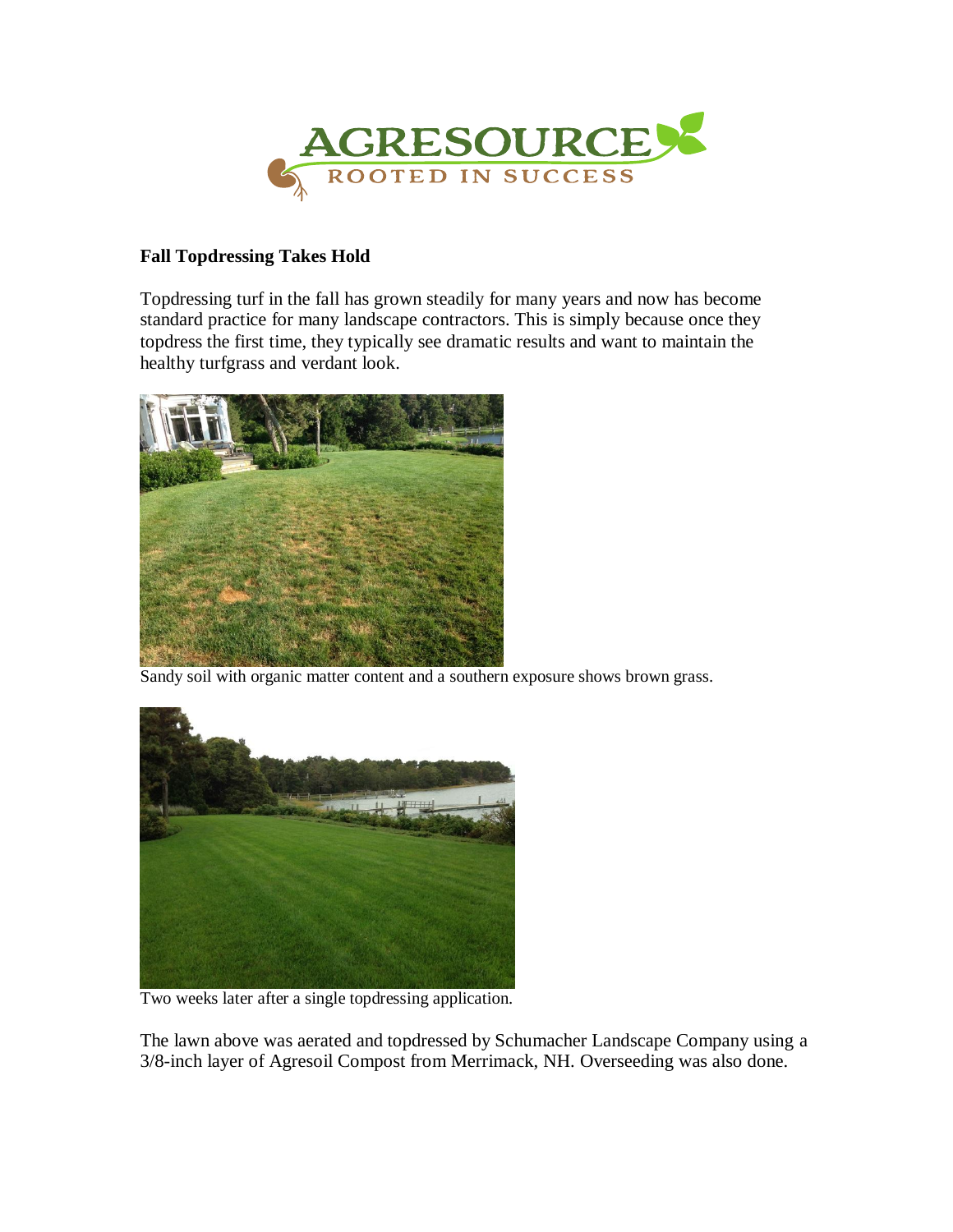## Stabilizing Soil pH using Compost

Natural soils in New England are typically acidic with pH running often below 5.5. In contrast most manufactured soils in New England are neutral to alkaline having pH's between 7.0 – 8.0. Adding aluminum sulfate to lower soil pH and lime to raise pH are acceptable methods in today's landscaping practices to achieve ultimate nutrient uptake for specific plant types. Compost incorporated into the soil has the ability to buffer and stabilize soil pH more affectively resisting pH change.



Compost has many benefits to improve soil's physical, chemical, and biological properties but the impacts on soil pH have been over looked by many professionals. Unlike most chemical treatments, compost's capability to modify pH results from the fact that organic matter in the compost boosts the cation exchange capacity (CEC) of soil. Most treatments will change the soil pH in one direction either up or down. However compost can potentially change it in either direction and raise the pH when added to an acidic soil and at the same time lower the pH when added to an alkaline soil.

Theoretically, pH measured on a scale of 1 to 14 describes the level of free hydrogen ions (positively charged ions) in a water solution.. The more hydrogen ions the more acidic the solution and the lower the pH. Aluminum sulfate provides free hydrogen ions while lime absorbs the free hydrogen ions. Both of these treatments may act more quickly than compost but are often more unstable and likely to change due to moisture and other conditions. Acidic soil suffers from an overabundance of positively charged hydrogen ions. When compost is added, its negatively charged molecules attract and bind the hydrogen. When enough hydrogen ions are taken out of solution, the pH level of the soil rises.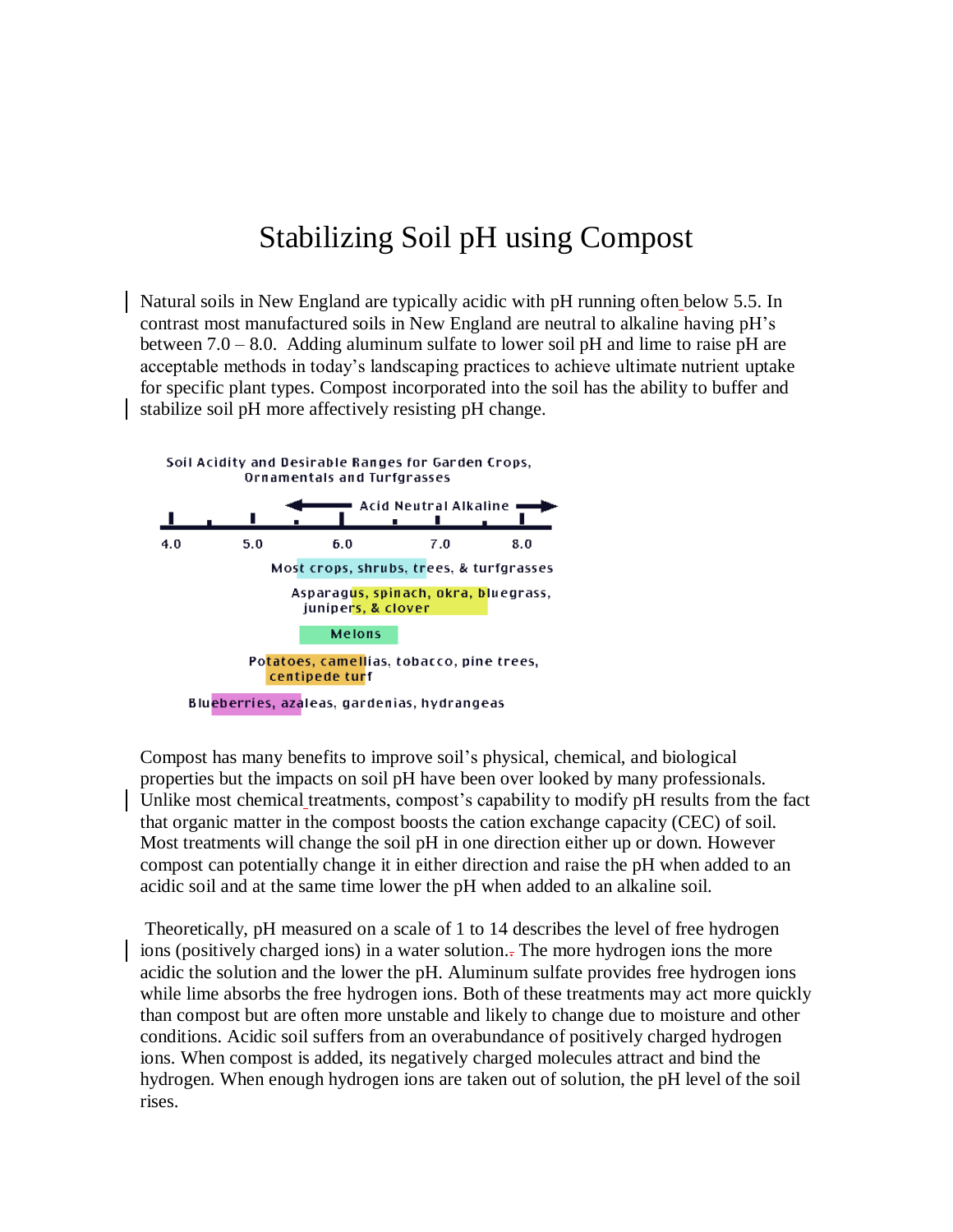In alkaline soil, compost's complex, hydrogen-rich molecules provide a source for hydrogen ions. Many get stripped away, leaving their electrons behind and become positively charged ions. When enough ions are released into the soil solution, the pH falls. The negatively charged ions on the compost molecules are now available to bind other positively charged particles which includes various soil nutrients.

As the CEC increases due to the addition of compost it will help absorb any chemical addition meant to change pH. Thus larger quantities of aluminum sulfate and lime must be used in compost-rich soil. Because of these particular chemical characteristics, compost can buffer soils against sudden changes in pH, and it can render both acidic and alkaline soils more nearly neutral raising the pH in acidic soils and lowering pH in alkaline soils.

Not all compost products are the same. Manure composts have a high pH, typically 7.5- 8.5 or higher. Leaf compost is usually between 7.0 and 8.0 pH and bio-solids compost is 5.5-8.0 PH but can be higher if it is lime stabilized. When choosing a compost to amend planting bed soils architects need to evaluate the soil pH and specify compost with the proper pH range.

## **Mass DEP Waste Ban Provides Opportunities for Composting Food Wastes**

Effective October 1, 2014 the Massachusetts DEP has instituted a ban on disposal of commercial organic wastes that applies to businesses and institutions that dispose of more than one ton per week. The ban provides opportunities for diverting food wastes from disposal to composting, re-use as animal feed, and the conversion to biogas energy through anaerobic digestion. Although the ban is new, food wastes have incorporated into many successful composting operations for a number of years.

Since April 2009 The Town of Needham has been successfully incorporating food wastes into the existing leaf and yard waste composting program. Although food wastes are being composted at a number of farm facilities throughout Massachusetts, the Needham program is one of the first municipally operated leaf and yard waste composting programs to incorporate source separated food residuals.



For a number of years the Town of Needham has had a successful leaf and yard waste composting operation and has been handling about 10,000 tons per year of leaves and yard wastes on a 5.3 acre site located at the recycling Transfer Station. Agresource has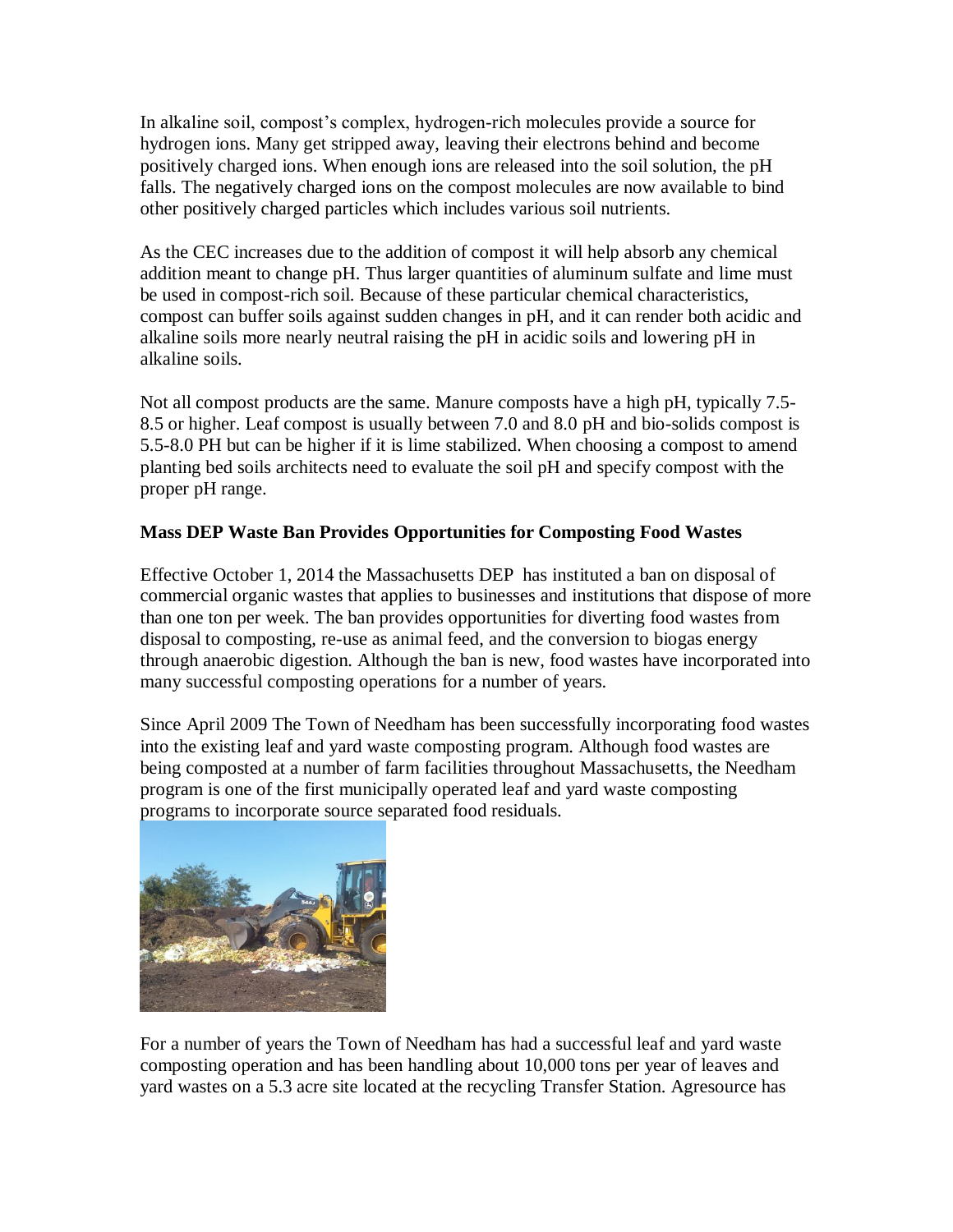worked with the Town to market compost generated at the facility to its customers and continues to provide the Town with both marketing services and technical support.

Agresource and the Town entered into an agreement with New England Solid Waste Consultants, a regional trucking company, and Brick Ends Farm, a registered farm composting operation, to divert source separated food wastes from the ongoing composting operations at the farm to the Needham facility. Thus the Town has been able to successfully add food wastes to its ongoing compost operation without having the responsibility to set up and manage the collection program.

All food wastes received at the Needham facility are delivered by New England Solid Waste Consultants in accordance with a pre-arranged schedule. Food wastes are collected primarily from grocery markets, and consist largely of vegetables and bakery products. Small quantities of meat, fish and dairy are included along with the plant material generated from the floral department. Generators have instituted programs to insure that the food wastes are free of plastic packaging and any other unwanted debris.

Upon the receipt of the food wastes (typically 6.5 ton loads twice a week) they are quickly mixed with leaves and yard wastes. The incorporation of the food wastes into the existing composing operations has a number of benefits to the Town. The Town is paid by Agresource a tip fee per ton for all the food wastes that the Town receives. In addition, the food wastes provide additional nutrients and moisture and thus when added to the relatively dryer leaf and yard wastes they can accelerate the composting process.

The Needham compost facility serves as a model that may be used by others looking to incorporate food wastes into existing composting operations that receive leaves.

## **Topdressing Results at Winslowe's View**

Topdressing at Winslowe's View in Plymouth MA continues to show dramatic results. Agresoil Compost made in Dartmouth, MA has been used for over six years to improve